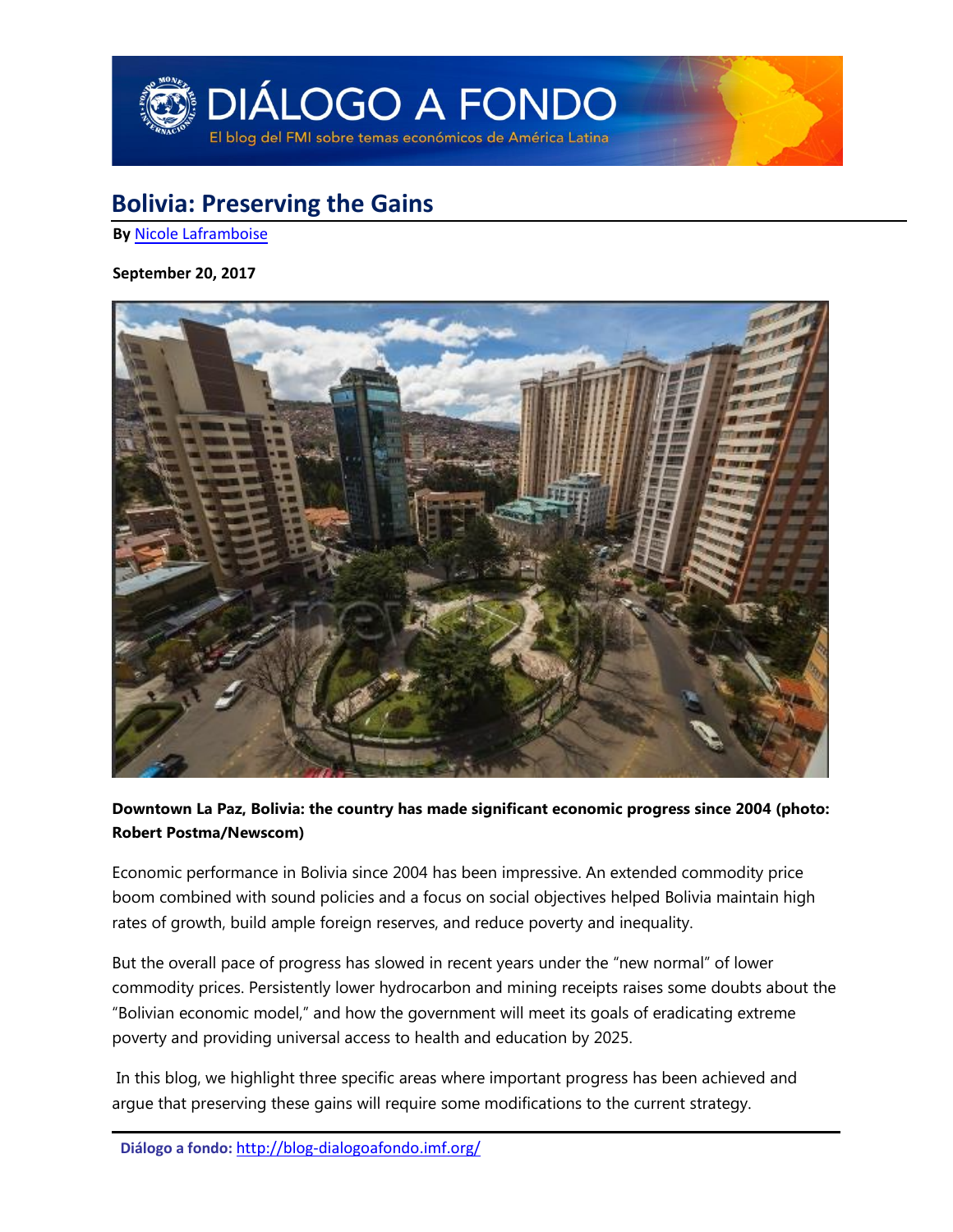#### **First: sustained strong growth for 15 years**

Annual growth in Bolivia has averaged 4.9 percent since 2004. The commodity boom led to higher profits in the energy, minerals, and agriculture sectors, soaring tax revenues, more social spending, and higher public investment. Over this period, income per person in Bolivia more than tripled while the authorities smartly saved some of the wealth windfall, delivering sustained fiscal surpluses until 2014 and building up foreign reserves.

Since the decline in natural gas and mineral prices in 2014, growth has been supported by accommodative fiscal policy―funded by savings accumulated during the boom and foreign borrowing―and expansionary credit policies.





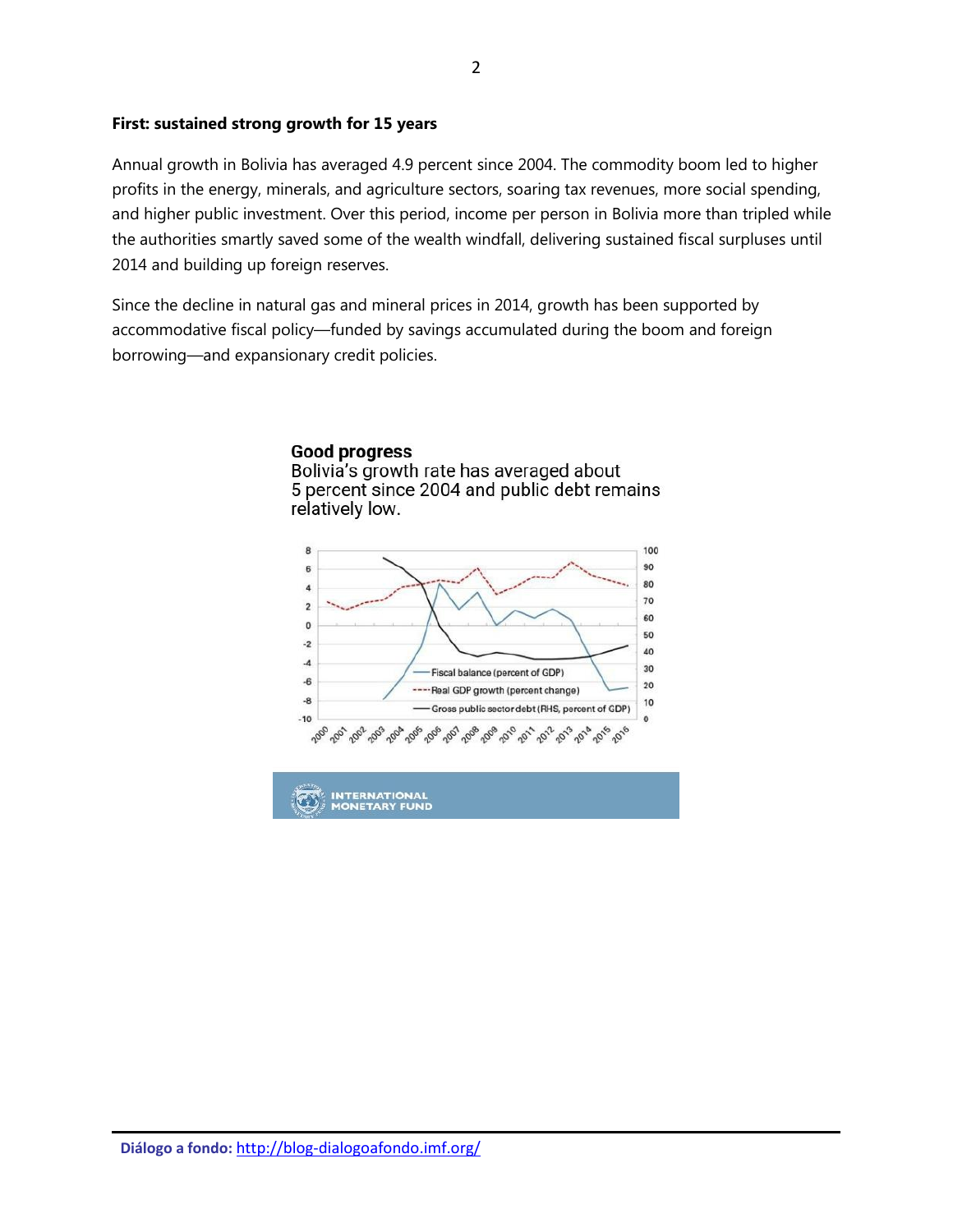#### Large buffers

Bolivia was able to build ample reserves during the commodity boom.



#### **Second: significant drop in poverty and inequality**

Between 2004–2015, poverty fell from 63 percent of the population to 39 [percent,](http://data.worldbank.org/country/bolivia) with extreme poverty dropping from 45 percent to 14 percent. As explained by a recent [study,](https://blog-dialogoafondo.imf.org/?p=6230) more than two thirds of the reduction in poverty was attributed to strong GDP growth, while social programs, particularly those for school age kids, the elderly, and expectant mothers and infants, also played an important role. In terms of [social indicators,](http://databank.worldbank.org/data/Views/Reports/ReportWidgetCustom.aspx?Report_Name=CountryProfile&Id=b450fd57&tbar=y&dd=y&inf=n&zm=n&country=BOL) during 2000-16, for example, life expectancy at birth rose from 61 years to 69 years, the under-5 mortality rate (per 1000 live births) fell from 80 to 38, and the primary school completion rate rose from 84 percent to 99 percent.

At the same time, inequality decreased substantially. Bolivia's Gini coefficient―a measure of income distribution that ranges from zero (a perfectly equal distribution) to 1 (one person has all the income)―fell from 0.59 in 2004 to [0.48 in 2014.](http://data.worldbank.org/indicator/SI.POV.GINI?locations=BO) Bolivia went from being the most unequal country in South America to around the average for the region. This drop reflected a decline in the wage premium attached to skills as the real labor incomes of lower-skilled workers grew more rapidly than those of higher-skilled workers, driven by annual increases in the minimum wage and caps on some public sector salaries. Higher agricultural prices during the commodity boom also helped raise rural incomes.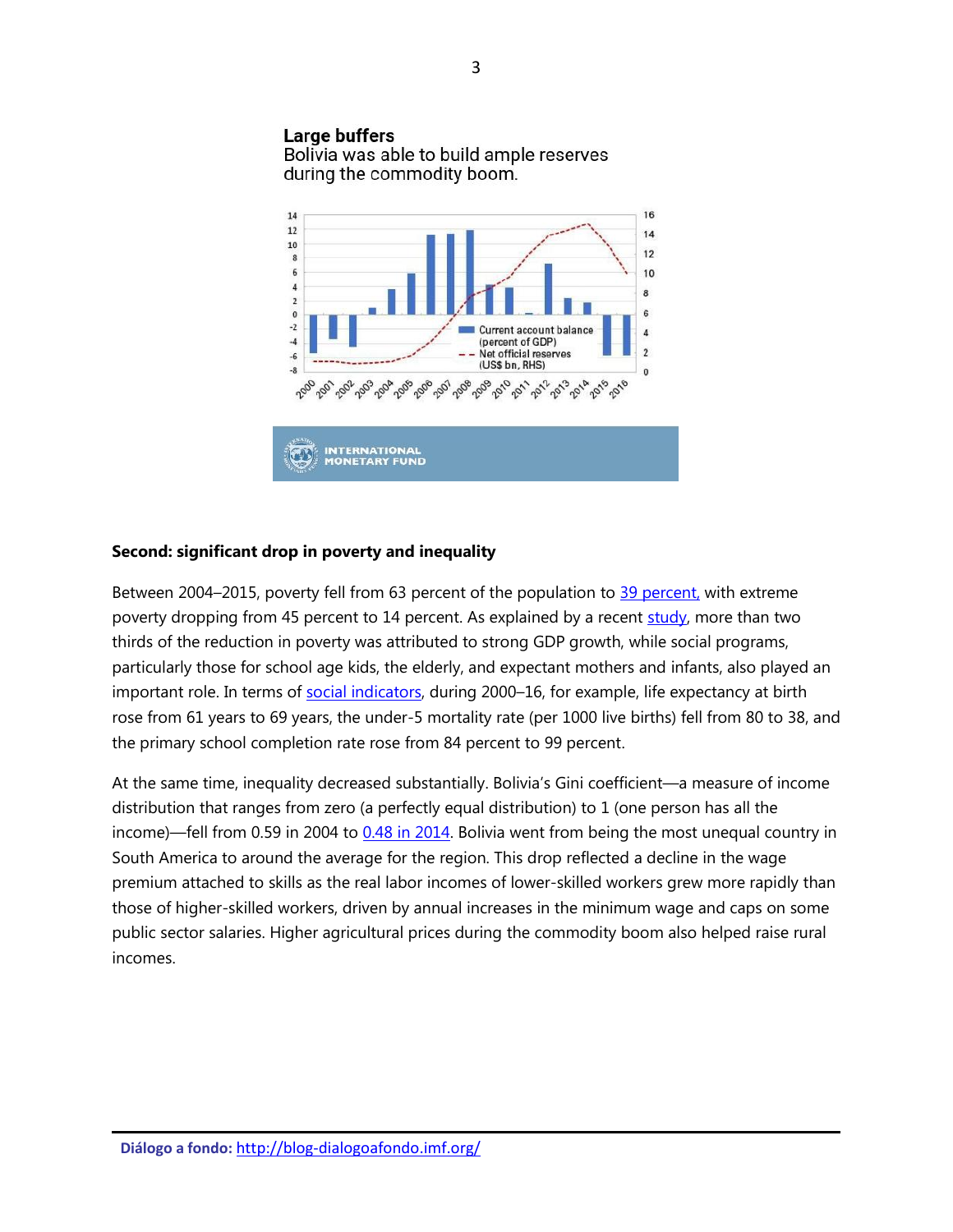#### More equal

Bolivia registered some of the largest declines in inequality in the region from 2000-2014.



Note: The Gini coefficient is a measure of income distribution that ranges from zero (a perfectly equal distribution) to 1 (one person has all the income).



#### **Third: substantial de-dollarization**

Bolivia had a long and difficult history of financial instability, and high financial sector dollarization amplified vulnerabilities. However, this risk has been drastically reduced: dollarization in Bolivia has plummeted, with foreign exchange loans having fallen from over 95 percent of total loans in 2004 to just 3 percent in 2016, and foreign currency deposits dropping from 87 percent of total deposits to about 16 percent over the same period. This impressive decline helped improve the effectiveness of monetary policy, contributed to financial sector stability, and made access to credit and financial services available to more Bolivians, helping to lower poverty and inequality.

While [earlier research](http://www.imf.org/en/Publications/WP/Issues/2016/12/31/What-is-Driving-Financial-De-Dollarization-in-Latin-America-24563) found that exchange rate appreciation played a role in credit de-dollarization, this success also reflects the impact of macroprudential policies to encourage a move to local currency, including a tax on foreign currency transactions, higher reserve requirements on foreign currency deposits, higher provisioning and capital requirements on foreign currency-denominated loans, and higher capital requirements against open foreign currency positions.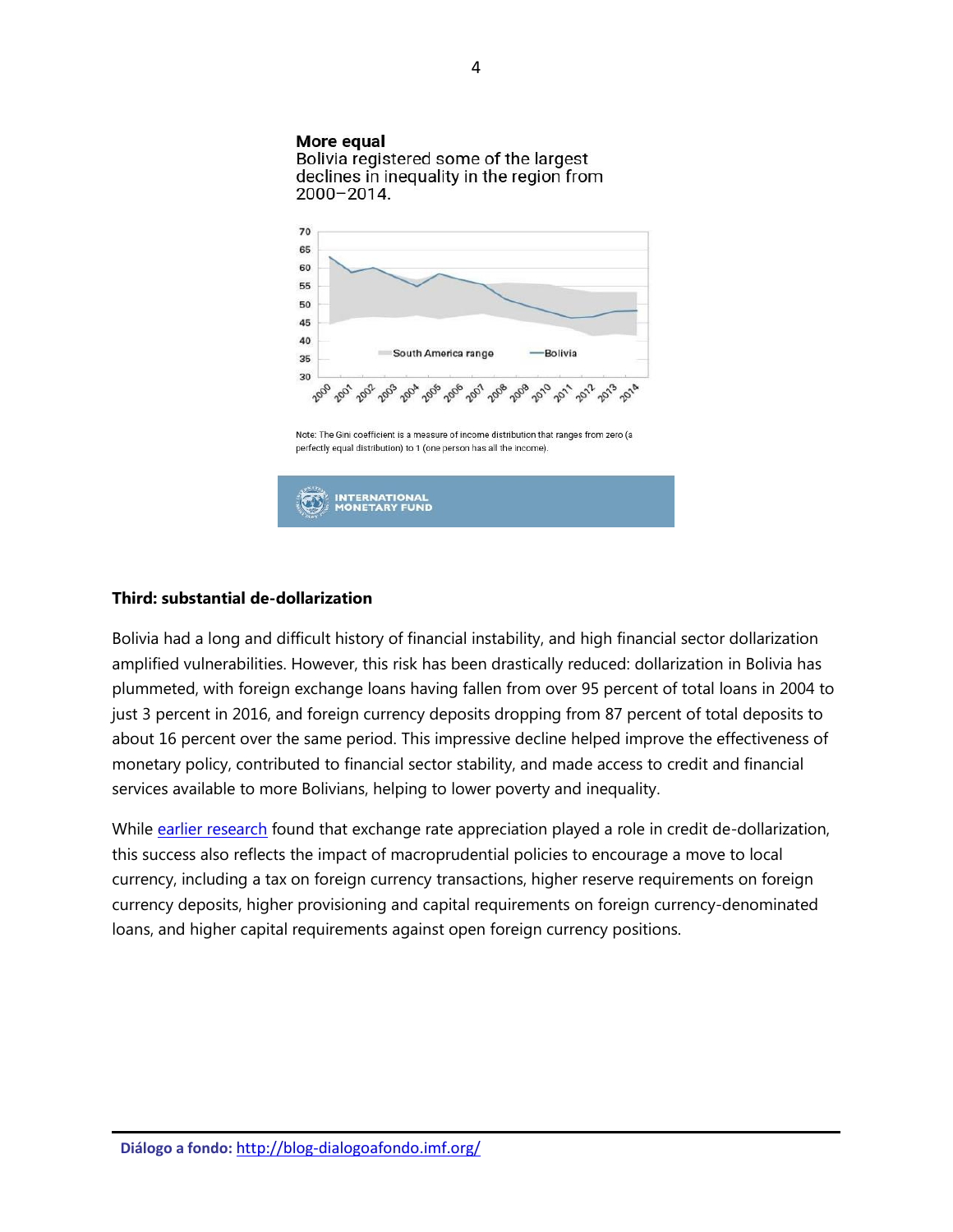## **From dollars to bolivianos**

Dollarization in Bolivia has fallen sharply.

(dollarization, percent, foreign currency figures calculated in constant December 2001 exchange rate)



### **Containing risks**

Since the commodity price drop in 2014, the government has boosted public expenditure significantly to support growth. Together with expanded lending by the central bank to state-owned enterprises, this has raised fiscal risks and the potential liabilities of the state. Credit risks are also likely to be building in the financial sector given the high pace of lending as banks expand credit to meet quotas under the 2013 Financial Services Law.

In the [most recent annual assessment of the Bolivian economy,](http://www.imf.org/en/Publications/CR/Issues/2016/12/31/Bolivia-2016-Article-IV-Consultation-Press-Release-Staff-Report-and-Statement-by-the-44479) IMF staff flagged potential hazards associated with the government's current strategy. Given the rapid decline in reserve buffers and sizable fiscal deficits, the Fund staff saw the need for more significant policy adjustments to anchor macroeconomic stability, limit the buildup of vulnerabilities, and ensure long-term debt sustainability. Among other things, the IMF encouraged the government to gradually lower the non-

**Diálogo a fondo:** <http://blog-dialogoafondo.imf.org/>